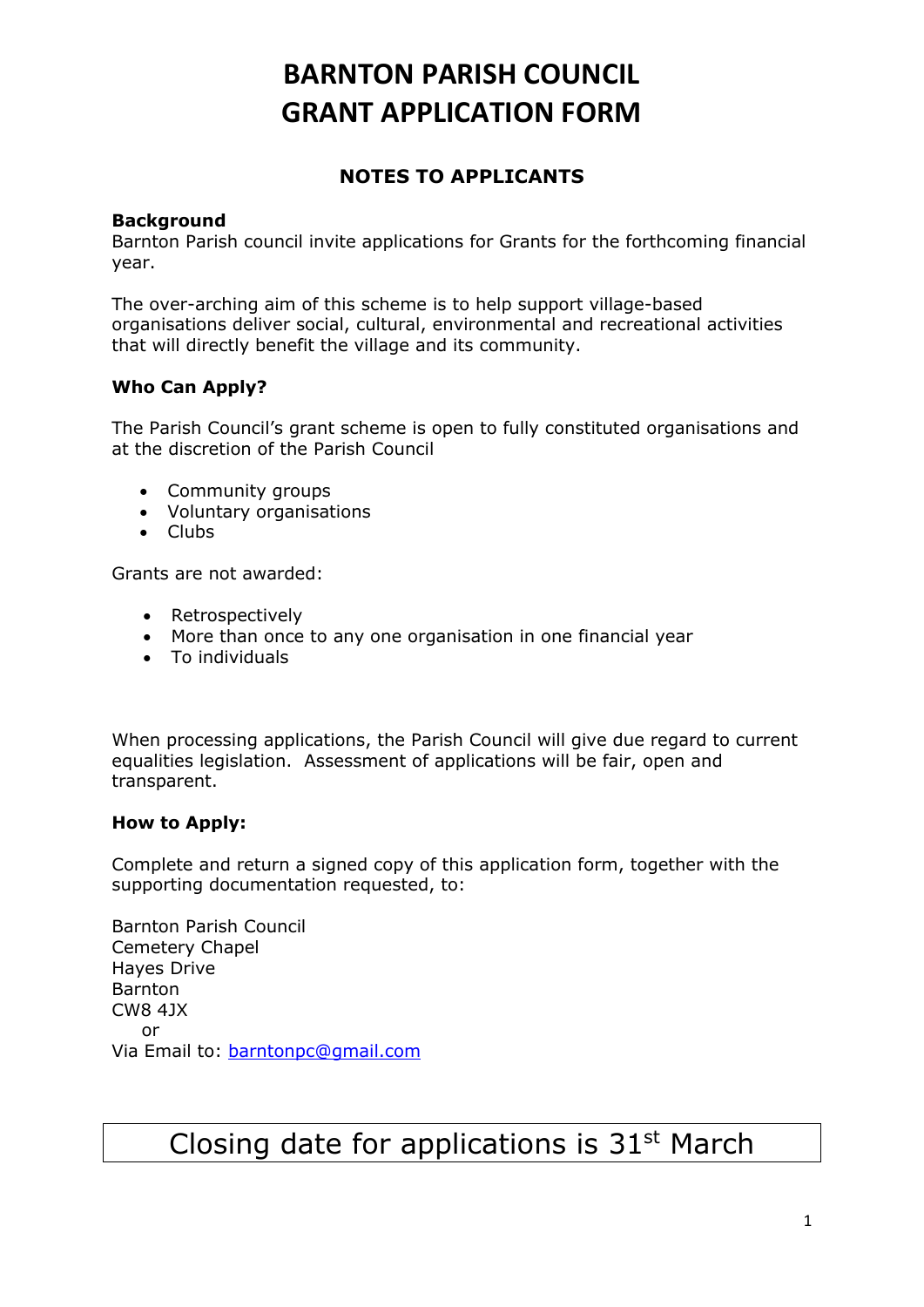\*\* **Please note**: If your organisation received an award under this scheme last year, you **MUST** complete & return the enclosed **grant monitoring form** in addition to this application form in order to be considered again this year.\*\*

## **1. YOUR ORGANISATION'S DETAILS**

| <b>Name of Organisation</b>                                         |  |            |           |  |
|---------------------------------------------------------------------|--|------------|-----------|--|
| <b>Where Do You Meet?</b>                                           |  |            |           |  |
| You Meet How Often?                                                 |  |            |           |  |
| <b>Main Contact</b>                                                 |  |            |           |  |
| Job Title (if any)                                                  |  |            |           |  |
| <b>Email Address</b>                                                |  |            |           |  |
| Tel. No.                                                            |  |            |           |  |
| <b>Correspondence Address</b>                                       |  |            |           |  |
| <b>Type of Organisation</b><br>e.g. social club,<br>nursery, other  |  |            |           |  |
| Is the organisation a registered charity?                           |  | <b>Yes</b> | <b>No</b> |  |
| If yes, please enter your charity number                            |  |            |           |  |
| Is your organisation registered for VAT?<br><b>Yes</b><br><b>No</b> |  |            |           |  |
| If yes, please enter your VAT registration number                   |  |            |           |  |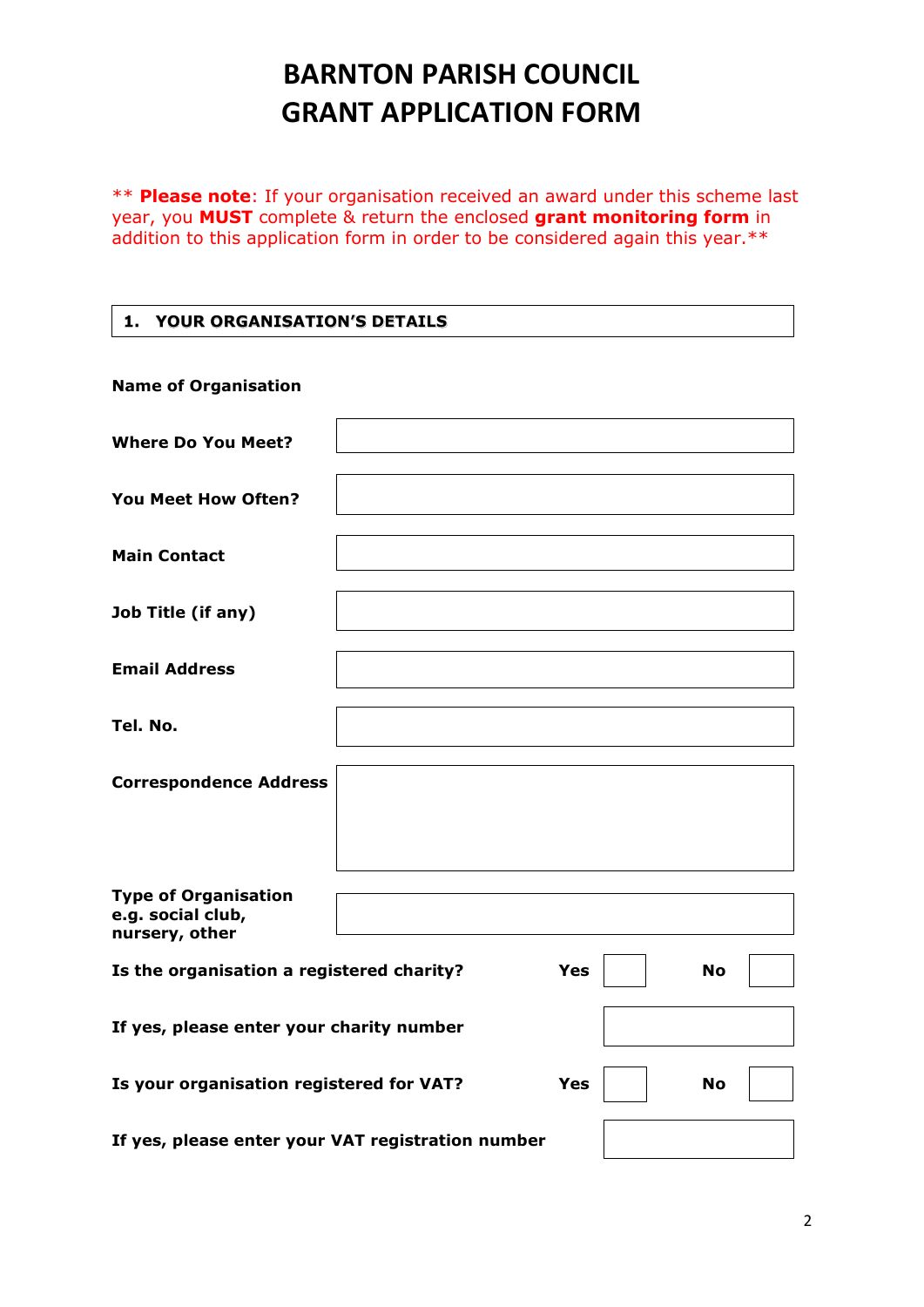|                                                       | 2. GENERAL                                                                                                         |  |  |
|-------------------------------------------------------|--------------------------------------------------------------------------------------------------------------------|--|--|
| 2.1 How long has your organisation been in existence? |                                                                                                                    |  |  |
|                                                       | Less than 1 year $\begin{vmatrix} 1 & 1 & 10 \end{vmatrix}$ years $\begin{vmatrix} 1 & 10 \end{vmatrix}$ years $+$ |  |  |

## **2.2 Aim of Organisation (e.g. to improve the health of older people in Barnton)**



## **2.3 Objectives (e.g. to provide advice on healthy eating and exercise)**



## **2.4 How many members regularly participate in your activities?**

| $21 - 50$<br>51-100<br>20 or less           | $100 +$ |
|---------------------------------------------|---------|
| 2.5 How many members are Barnton residents? |         |
| 2.6 How many people do you employ?          |         |
|                                             |         |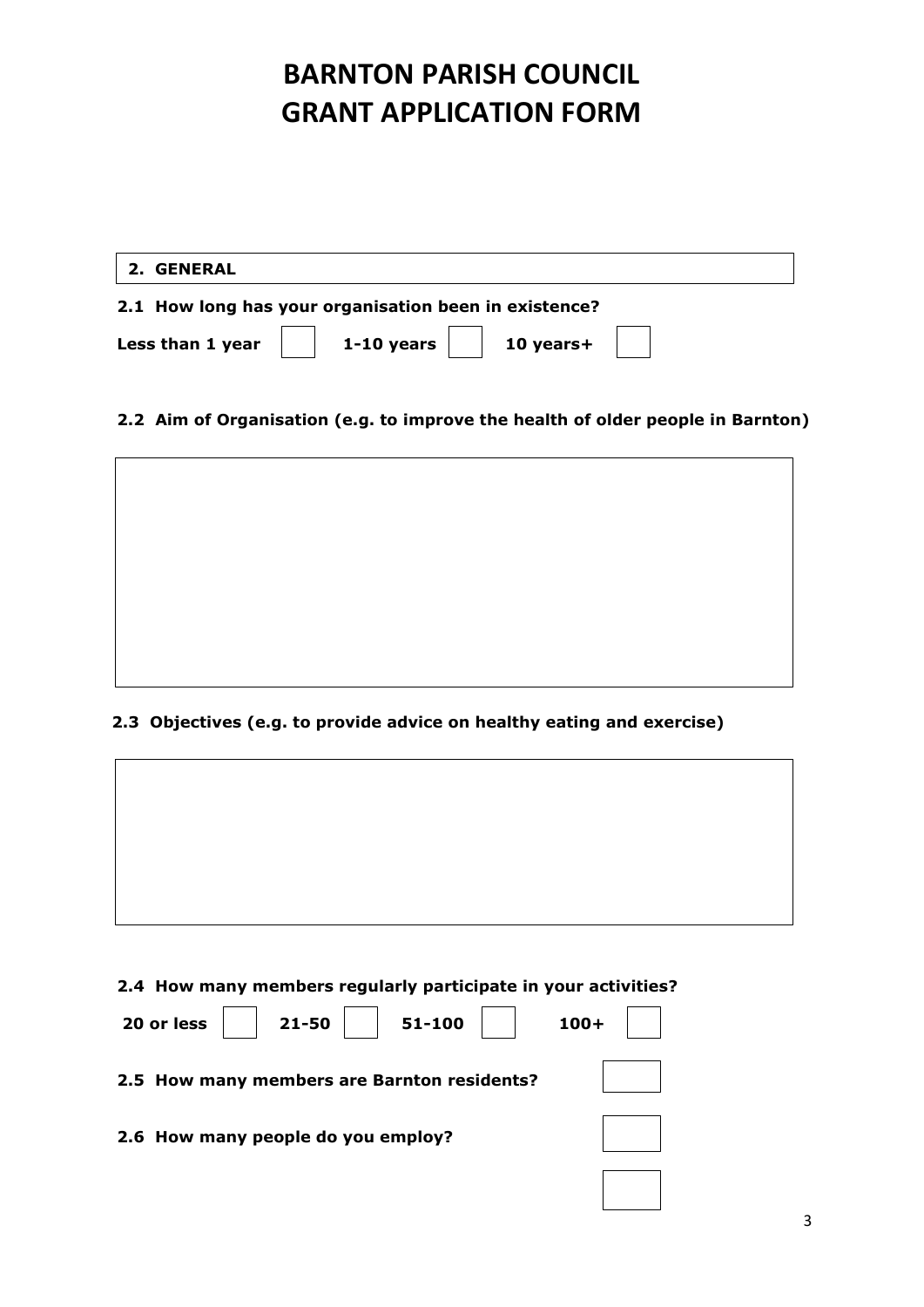### **2.7 How many volunteers?**

### **3. ORGANISATION MANAGEMENT**

#### **3.1 How is your organisation managed? (If by Management Committee/Board etc, please complete the following0**

| <b>Position</b>           | <b>Name</b>                                    | <b>Postal Address</b>                                                          | <b>Phone No</b> |
|---------------------------|------------------------------------------------|--------------------------------------------------------------------------------|-----------------|
| <b>Chair</b>              |                                                |                                                                                |                 |
| <b>Vice Chair</b>         |                                                |                                                                                |                 |
| <b>Secretary</b>          |                                                |                                                                                |                 |
| <b>Treasurer</b>          |                                                |                                                                                |                 |
|                           |                                                | 3.2 Please tick the relevant boxes to confirm you have the following           |                 |
| <b>Bank Account(s)</b>    | <b>Governing Documentation</b>                 | <b>Management/Group Committee</b><br><b>Annual Accounts</b>                    |                 |
| voluntary capacity?       |                                                | 3.3 Are any Parish Councillors involved in your organisation in an official or |                 |
| Yes                       | <b>No</b>                                      |                                                                                |                 |
|                           | If yes, please give details                    |                                                                                |                 |
|                           |                                                |                                                                                |                 |
|                           | 3.4 Are the premises where you meet:           |                                                                                |                 |
| <b>Owned by the Group</b> |                                                | <b>Council lease</b><br><b>Private lease</b>                                   | <b>Other</b>    |
|                           | If other, please give details                  |                                                                                |                 |
|                           |                                                |                                                                                |                 |
|                           | 3.5 Are you a branch of a larger organisation? |                                                                                |                 |

| .,<br>- | $\sim$<br>$\sim$ |  |
|---------|------------------|--|
|         |                  |  |

**If yes, please give details**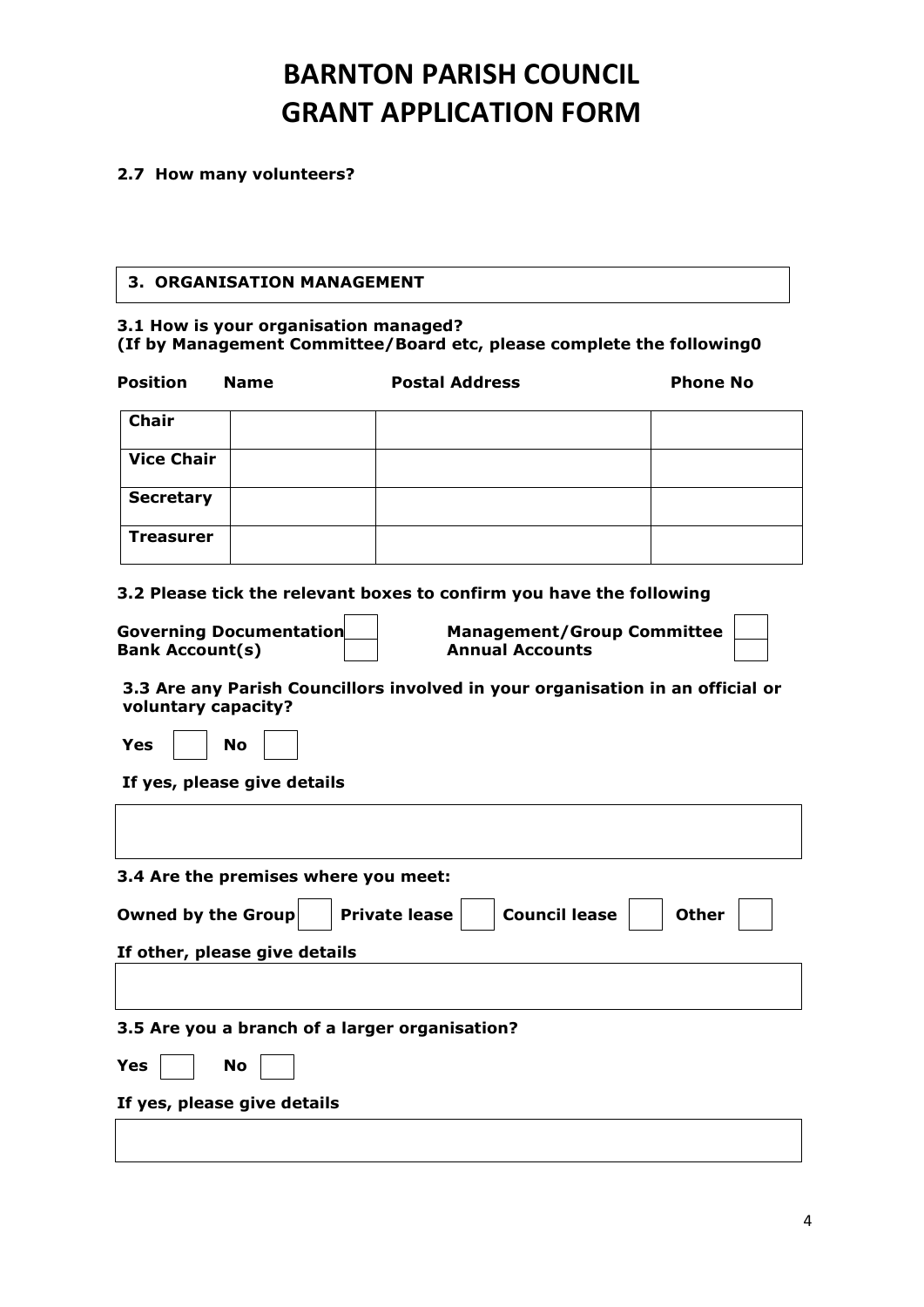## **4. GRANT DETAILS**

### **4.1 What is the total cost of your proposed project/event/activity?**

**£**

**4.2 How much money are you seeking from the Parish Council?**

**£**

**4.3 Please provide as much detail as possible about your proposals. (For example, if you are planning an outing, state the date/destination and any associated cost including entrance fees etc).**

| Project/event/<br>activity | Date of event/timescale<br>of activity | <b>Estimated Cost</b> |  |
|----------------------------|----------------------------------------|-----------------------|--|
|                            |                                        |                       |  |
|                            |                                        |                       |  |
|                            |                                        |                       |  |
|                            |                                        |                       |  |

**4.4 What will the direct benefits of this grant be for the community of Barnton?**

### **4.5 Please specify which age groups of the community stand to benefit.**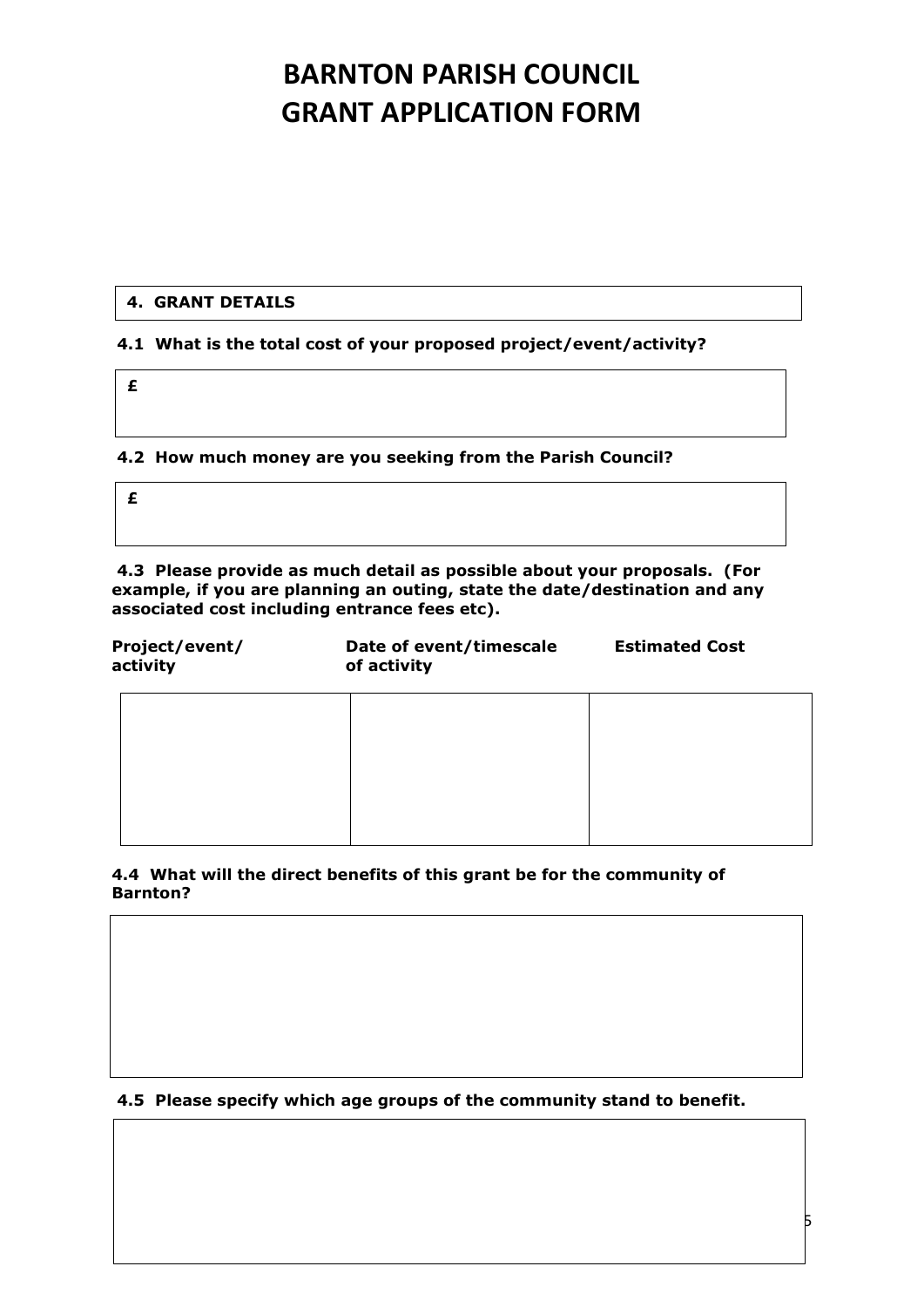**4.6 Please provide details of all other funding your organisation has applied for in connection with the above activity?** 

| <b>Source of Funding   Date</b> | Amount awarded/<br>requested | <b>Progress</b> |
|---------------------------------|------------------------------|-----------------|
|                                 |                              |                 |
|                                 |                              |                 |
|                                 |                              |                 |

**4.7 Have you discussed this application with anyone from Barnton Parish Council prior to your application? If yes, please provide his/her name.**

**4.8 Please supply any further information that you feel is important to support your application but has not been fully covered in earlier sections – continue on a separate sheet if necessary.**

## **5. CHECKLIST**

Before signing and posting your application form, please ensure you have attached the documents listed below. (Please note that failure to submit the relevant documentation will result in your application being rejected)

## **1. A copy of your constitution or set of rules**

## **2. A copy of the last 2 years audited accounts**

**OR** A copy of the last 2 years annual income and expenditure accounts

## **3. A copy of organisation's latest bank account**

**OR** A copy of the pages of your passbook showing your organisation's name, account number and current balance, stamped and signed by your bank or building society